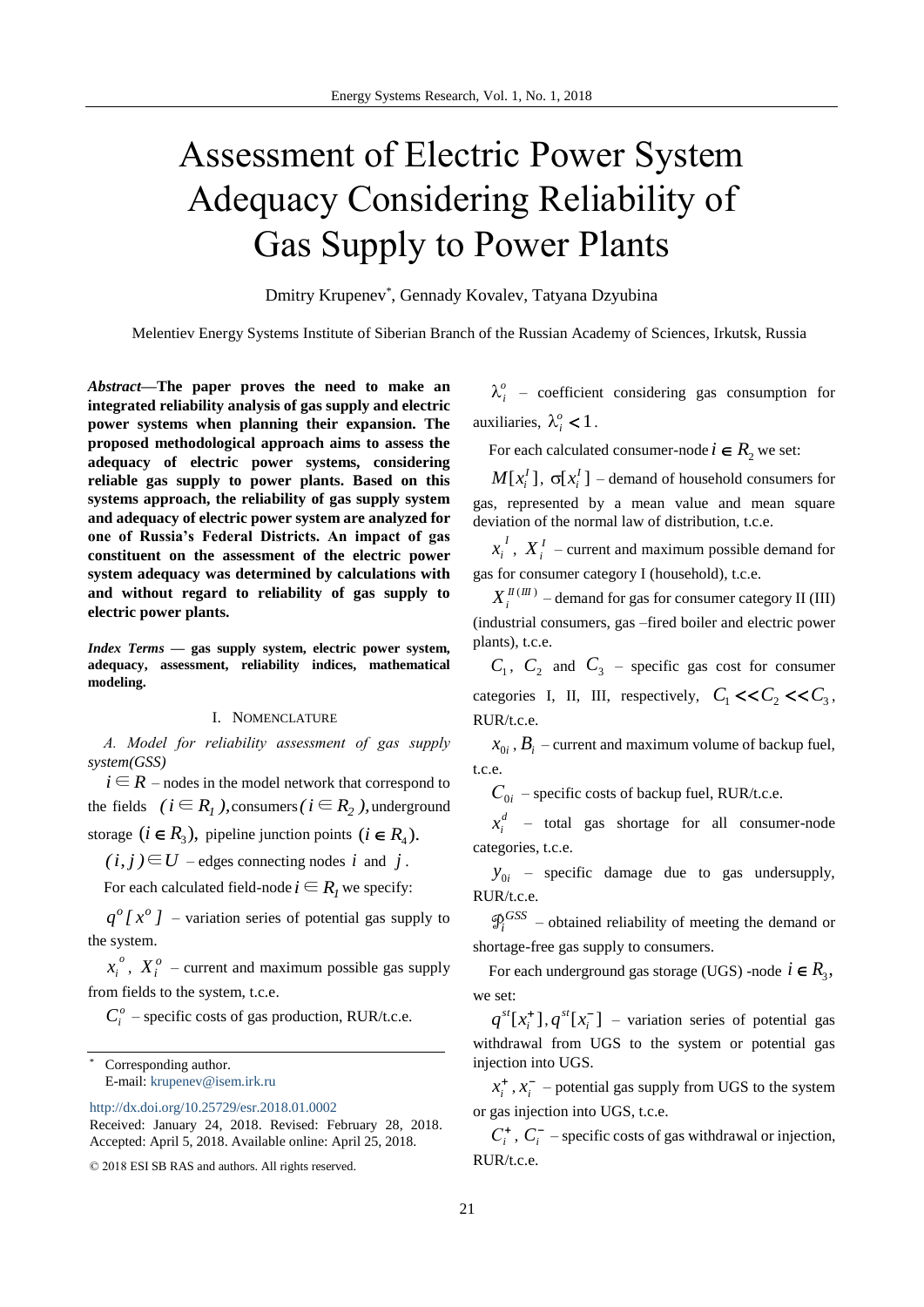*Vi* – storage capacity, t.c.e.

 $S_i$  – gas reserve at the beginning of the considered period, t.c.e.

 $\lambda_i^+$  – coefficient, considering gas storage losses,  $\lambda_i^+$  < 1.

For each main gas pipeline  $(i, j) \in U$  we set:

 $[x_{ij}]$  $q^{gp}[x_{ij}]$  – variation series of capacity.

 $x_{ii}$  – main gas pipeline capacity, t.c.e.

*Сij* – specific costs of gas transportation from node *i* to node *j* , RUR/t.c.e.

 $\lambda_{ij}$  - coefficient considering gas transportation losses,  $\lambda_{ii}$  < 1.

*B. Model for reliability assessment of electric power system (EPS)* 

 $X_i$  – generating capacity at the *i*-th node of EPS (MW).

 $z_{ii}$  – transfer capabilities of a tie between the EPS nodes *i* and *j* (MW).

 $y_i$  – values of electricity consumer load at the *i*-th EPS node (MW).

 $a_{ii}$  – given positive coefficients of specific power losses during transmission from node  $i$  to node  $j$ .

 $\mathcal{D}_i^{\text{EPS}}$  – probability of shortage-free operation of electricity consumers.

 $E$ <sup>*u*</sup> – mean value of electricity undersupply to consumers, MWh.

 $\pi$  – coefficient of consumer provision with electricity.

 $q_i$ ,  $q'_i$  – initial and corrected failure rates of equipment at gas-fired power plants, at node *i .*

 $p_i$ ,  $p'_i$  – initial and corrected probabilities of failurefree operation of equipment at the gas-fired power plants, at node *i .*

## II. INTRODUCTION

A comprehensive characterization of the electric power system reliability is impossible without estimation of the extent to which the electric power industry is provided with all types of resources: material, financial and labor.

The most important resources among the material ones are primary energy resources i.e. fuel for thermal power plants, water in reservoirs for hydropower plants, nuclear fuel for nuclear power plants. Moreover, because of rapid renewable energy development, nowadays, the problems of considering the electricity output unevenness at such

plants become urgent.

According to [1], gas consumption in the world increases annually approximately by 1.4 percent and by 2040 natural gas will have dominated the world energy balance. This can be explained by several reasons: relative abundance of natural gas, its environmental advantages over the other fossil fuels, etc. Its share in the energy balance will rise from 21 percent in 2013 to 24 percent in 2040.

As for Russia, currently and in the future (until 2030) in certain regions thermal (condensing and cogeneration) power plants will use natural gas as a fuel. Its share in the total fuel volume makes up and will make up 70-90 percent for a long time [2]. By 2030 electricity production at gas – fired power plants will have increased by 1.92 times (against 2010) [3]. This will be associated with an increasing demand for heat and electricity with gas as the priority for environmental and economic reasons. It is also necessary to take into account the fact that the other fuel types (coal, heavy oil, etc.) can be stored at thermal power plants in considerable amounts, whereas gas is not stored at power plants. Consequently, large-scale emergencies in the main gas networks or failures in the distribution networks that supply gas to concrete thermal power plants can cause long-term interruptions of electricity supply to consumers.

The above information can serve as a ground for the need to jointly consider the reliable operation of gas supply and electric power systems.

The second point that makes the joint consideration of reliability of gas supply and electric power systems relevant is electricity market liberalization. The limitations and "market-related" refusals to supply fuel due to market liberalization also affect the electric power system operation [4].

Thus, the development of programs and strategies for planning the expansion and operation of energy systems in the coming period calls for a comprehensive approach to jointly analyze arbitrary events and processes in the gas supply and electric power systems. This will allow investigation of electric power system adequacy, considering expected and unexpected gas supply limitations which can overlap the potential failures of equipment in electric power systems under the conditions of a growing physical and functional interaction between gas supply and electricity supply systems. Thus, it will be possible to enhance the controllability of both systems, their reliability and efficiency.

The reliability assessment of electric power system, considering the reliability of gas supply system is a relevant issue at various stages of their expansion and operation. There can be problems in their control in the case the two systems have coinciding peak loads. This can cause a decline in the pressure in gas pipeline which will affect gas delivery to the generating units [5,6]. There are studies in which the interrelated operation of gas supply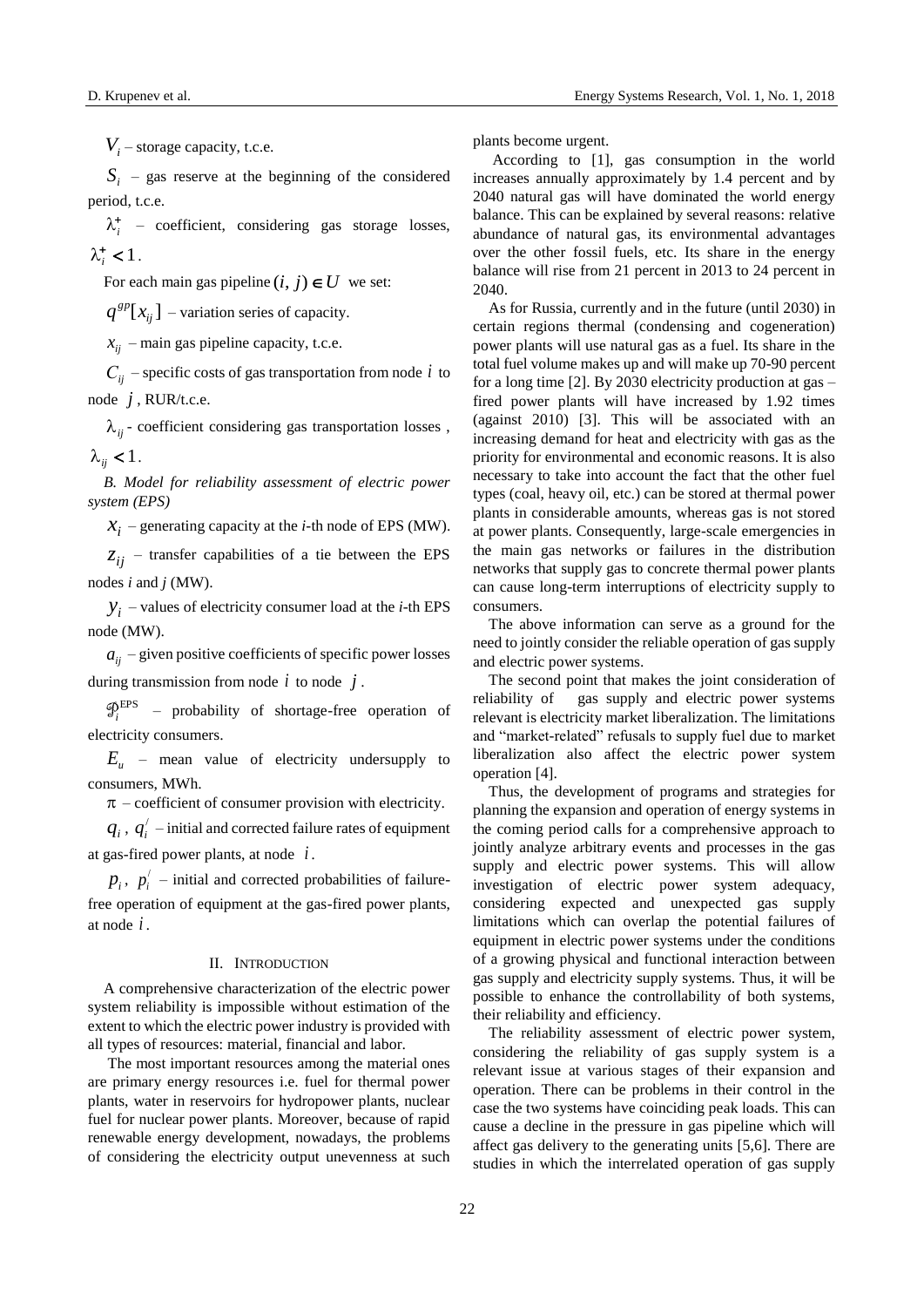and electric power systems is modeled considering gas contracts [7]. The authors of [8,9] present the models applied to on-line planning the gas and electricity supply system operation. The models in the above sources consider on-line and short-term planning of the joint operation of the two systems. In this paper, we propose a methodology and a model for analyzing the reliability of the GSS and EPS joint operation for the long term, which involves analysis of reliability over a long time interval and viewing a variety of different operating conditions of these systems. The analysis reveals the weak (critical) places in each of the systems under consideration.

### III. PROBLEM STATEMENT AND SOLVING METHODS

The analysis of existing models demonstrates that the electric power system adequacy, considering reliability of gas supply to power plants, can be modeled in different ways:

1) considering the effects of gas system failures on reliability of the electric power system, but modeling natural gas network separately from the electric power system;

2) modeling the joint operation of gas supply system and electric power system on the basis of stochastic simulation of failures simultaneously in both systems.

A comprehensive reliability analysis of the joint operation of gas and electricity supply systems is recommended for the application of the first method in the initial stage, i.e. first we model the operation of gas supply system and assess its reliability, and then the operation of electric power system is modeled considering the consequences of failures in gas supply systems.

The proposed methodological approach is a "systems" one. All energy nodes of the electric power system are connected with one another by the joint operation, and mutually assist each other in the emergency (shortage) conditions. This approach should reflect the interaction between the operation of gas supply system and operation of electric power system, and the principles of modeling these systems should be coordinated:

1. Both reliability of gas supply and reliability of electricity supply should be modeled for the same time periods (year, season, quarter, month, etc.).

2. When setting the input data, it is necessary to consider seasonal indices of the equipment failure rate (when this statistic is available).

3. The reliability assessment of gas supply and electric power systems should be based on the mathematical methods of probabilistic modeling with the same accuracy.

4. Aggregation of gas supply and electric power systems should have the same level. Electric power plants should be considered as gas consumers. Topography of gas supply and electricity supply systems should coincide in a general case.

We propose a comprehensive reliability analysis of the integrated system (gas supply and electric power systems)

on the basis of the systems approach, where the resultant data from the model for reliability assessment of gas supply system are transferred as input data to the model for reliability assessment of electric power system. Thus, the following sequence of actions is suggested:

1. Reliability assessment of gas supply to thermal power plants. To this end, we apply the model for reliability analysis of a large-scale gas supply system [10]. This analysis should provide such nodal reliability indices of gas supply as probabilities of shortage-free gas supply to consumers.

2. Reliability assessment of electricity supply to consumers. For this purpose, we use the model of reliability analysis of a large-scale electric power system [11]. When setting the failure-rate data for gas-fired thermal power plants it is necessary to take into account additional probability of failure of these plants due to unreliable operation of gas supply system. This should be done by considering the results of gas supply system reliability assessment.

We will consider in more detail the models for the assessment of gas supply and electric power system reliability, which are applied in the systems approach.

In the model for reliability analysis of a large-scale gas supply system, the object of research is represented by a multi-node gas supply system that embraces fields and other gas sources, underground gas storages (UGS) and gas consumption nodes (with consumer categories), which are connected through the system of main gas pipelines [10].

The model takes into account the probabilistic nature of demand of household consumers for gas; capacities of main gas pipelines, volume of gas supply to the system from fields, volume of gas withdrawal to the system or gas injection into the underground gas storages. The three last factors depend on the condition of the respective equipment and should be determined, considering its emergency and planned shutdowns.

Demand of household consumers (category 1) is approximated by the normal law of distribution, the other random values can be approximated by the other laws of distribution.

The rest of the parameters, such as the initial gas reserve in the underground gas storage, volume of backup fuel at consumption nodes and demand of industry, boiler and power plants (categories II and III) are set deterministically.

The maximum calculation time interval is one season of the year (winter or summer). This is connected with the fact that under relatively short-term disturbances in the system by virtue of inertia the underground gas storages cannot often switch from withdrawal mode to injection mode, and therefore the underground gas storages operate as gas sources in winter time and as gas consumers in summer time.

Conceptually, the model makes it possible to determine: the distribution law of gas imbalances at consumption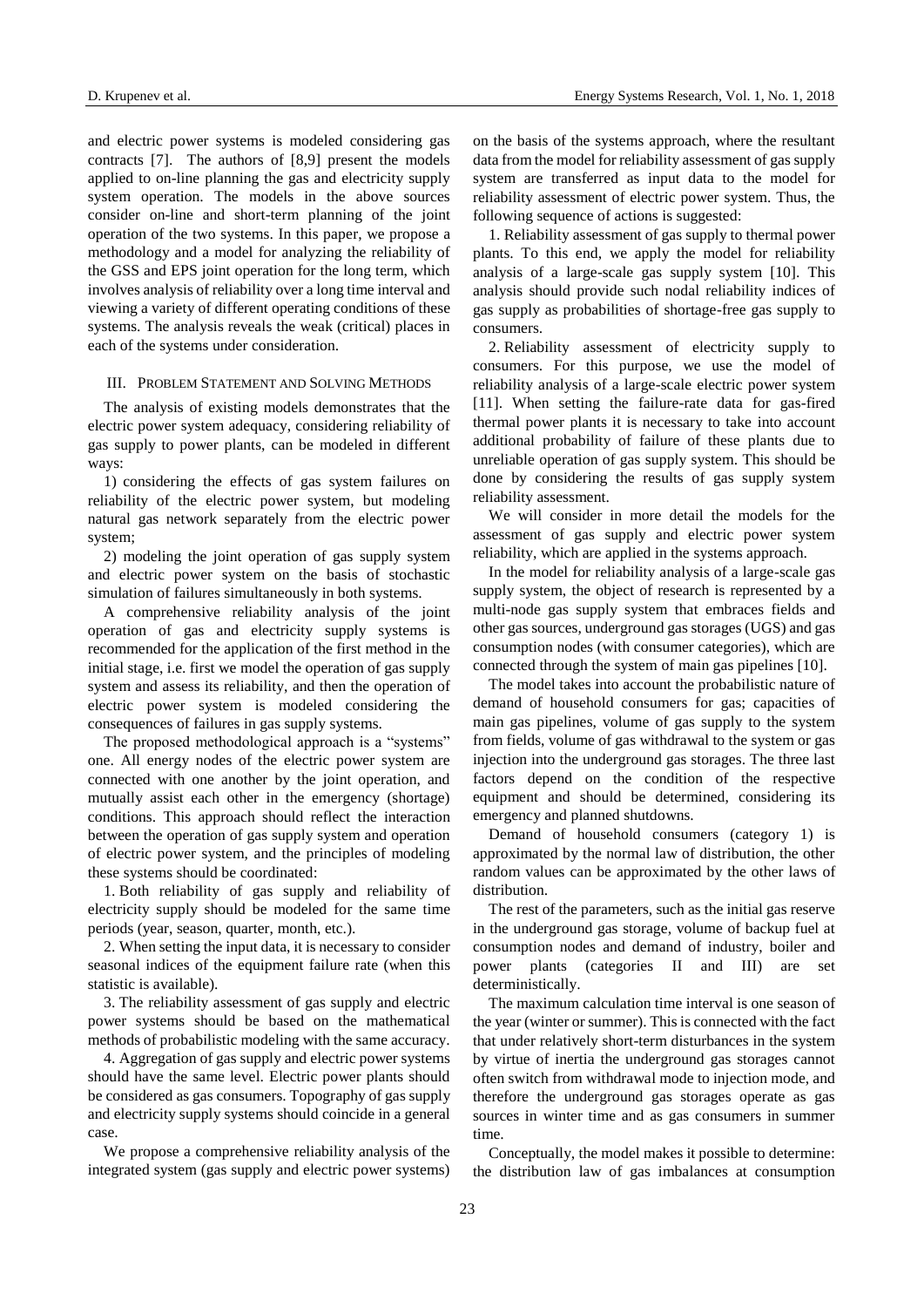nodes, main reliability indices, functions of gas flow distribution along the main gas pipeline, operation of fields and underground gas storages. The model takes into account the given demand for gas, gas supply from fields to the system, gas withdrawal from underground gas storages to the system and gas injection into underground gas storages, underground gas storage reserves, capacities of main gas pipelines, gas consumption for auxiliaries at fields, gas storage losses in the underground storages, gas transportation losses in the main gas pipelines, and fuel interchangeability.

An algorithm for gas supply system reliability assessment includes:

1. *Probabilistic block.* Here we apply the method of statistical trials (Monte Carlo method) based on which the variation series set for a given calculation time interval are used to statistically simulate random states of the demand of household consumers for gas  $x_i^l$  $x_i^I$ , possible gas supply to the system from fields  $x_i^{\circ}$  $x_i^{\circ}$  and underground storage  $x_i^{\dagger}$ *i x* (or injection into the underground gas storage  $x_i^ \bar{x}_i$ <sup>-</sup>), and capacity of the main gas pipeline  $x_{ij}$ ,  $(i, j) \in U$ ,  $i \in R$ 2*. Block for calculation of system operating conditions.* 

Here we apply the method for optimization of flow distribution in gas transmission systems (a modified Busacker-Gowen algorithm) which makes it possible to consider the first law of Kirchhoff; respective constraints on capacity of pipelines, fields, gas storages; gas supply to consumers, which should not exceed the calculated demand; gas losses in the stages of production, storage, and transmission; and fuel interchangeability.

The calculation of optimal conditions implies the determination of gas production volumes at each field (source); volumes of backup fuel supply to consumers; supplied gas volumes which consist of the gas supply volumes to all categories of consumers at each node, *III i II i I i*  $x_i^s = x_i^I + X_i^H + X_i^H$ ; gas volumes at gas injection into or withdrawal from the underground gas storage; gas flows along the respective gas pipelines.

Formalized statement of the problem of calculation of optimal conditions has the following form

$$
\sum_{i \in R_l} C_i^o x_i^o + \sum_{i \in R_l} C_{0i} x_{0i} + \sum_{i \in R_3} x_i
$$
  
+ 
$$
\sum_{(i,j) \in U} C_{ij} x_{ij} + \sum_{i \in R_2} y_{0i} x_i^d \rightarrow min
$$
 (1)

subject to

$$
\sum_{j} \lambda_{ji} x_{ji} - \sum_{j} x_{ij} + \lambda_i^o x_i^o = 0,
$$
  
\n
$$
0 \le x_i^o \le X_i^o, \quad i \in R_I
$$
  
\n
$$
\sum_{j} \lambda_{ji} x_{ji} - \sum_{j} x_{ij} + x_{0i} - x_i^s = 0,
$$
  
\n(2)

D. Krupenev et al. [Energy Systems Research,](http://esrj.ru/) Vol. 1, No. 1, 2018

*III*

where 
$$
x_i^s = x_i^I + X_i^{II} + X_i^{III} - x_i^d,
$$

$$
0 \le x_i^{I(II,III)} \le X_i^{I(II,III)},
$$

$$
0 \le x_{0i} \le B_i,
$$

$$
0 \le x_i^d \le x_i^I + X_i^{II} + X_i^{III}, \quad i \in R_2 \quad (3)
$$

$$
\sum \lambda_{ji} x_{ji} - \sum x_{ij} + \lambda_i^+ x_i = 0,
$$

$$
0 \le x_i^+ \le \min\{X_i^+, S_i\},
$$

$$
0 \le x_i^- \le \min\{X_i^-, V_i - S_i\}, i \in R_3 \quad (4)
$$

*II*

*I*

$$
\sum_{j} \lambda_{ji} x_{ji} - \sum_{j} x_{ij} = 0 \quad , \quad i \in R_4 \tag{5}
$$

$$
0 \leq x_{ij} \leq X_{ij}, \qquad (i,j) \in U. \qquad (6)
$$

The minimum cost of gas supply to consumers is considered as a criterion. This criterion ensures the fulfillment of the condition of maximum gas delivery to consumers at a minimum cost, which corresponds to the real conditions of gas distribution.

Equality constraints represent gas balances at the corresponding nodes and the remaining constraints are set as two-sided inequalities. Gas storage losses are taken into account only at gas withdrawal from underground storage, and gas pipeline losses are considered once at the end of the pipeline.

3. *Block for calculation of the gas system reliability indices*. Here we apply the probability theory methods: the addition and multiplication theorems of probability of various events and methods for calculation of distribution functions of gas imbalances which are used to determine the main reliability indices:

– reliability of gas supply to consumers as a probability of satisfaction of the demand for gas or shortage-free gas supply to consumers  $\mathcal{P}_i^{\text{GSS}}$ ;

– a mean value of gas undersupply*;*

– a coefficient of relative provision of consumers with gas, etc.

Model of electric power system reliability assessment [11] as well as the model of gas supply system reliability assessment is based on the method of statistical trials and also consists of three main computational blocks.

The problem is solved by the method of simulation modeling of electric power system operation during the calculation period (year, quarter, month). The variation series of capacities of units at nodes and transmission lines in ties are calculated by their known failure rates. The generation function is represented by a binomial expression. The state of loads and capacity of equipment are simulated by the Monte-Carlo method. The calculated conditions are optimized by the method of interior points [12], where the functional is represented by one of the principles of minimization and distribution of capacity shortage among nodes. The principle is selected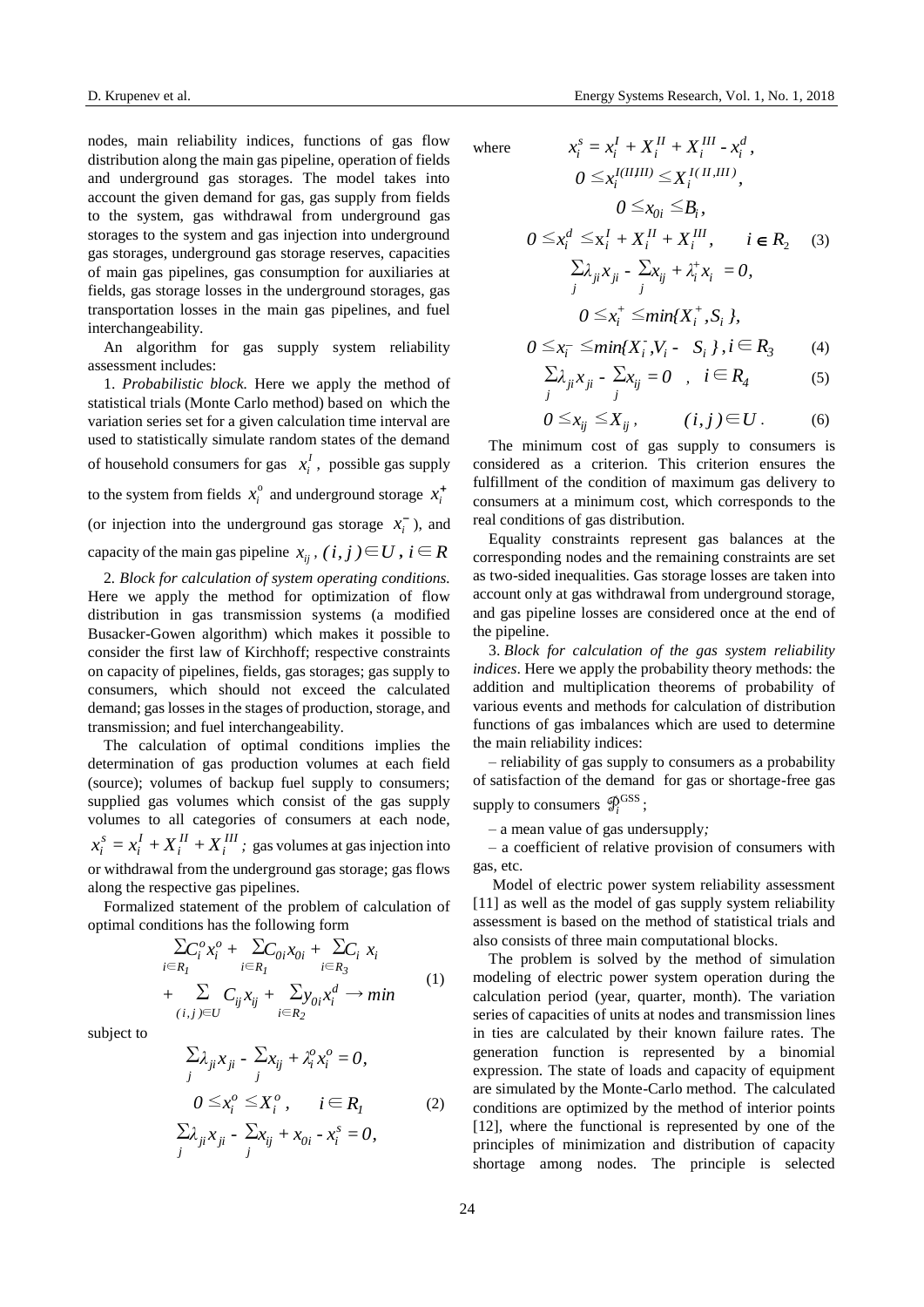considering power losses in lines and damages due to electricity undersupply at nodes [11].

1. *Probabilistic block.* The assessment is based on the method of random events. In this block we perform the *k*fold modeling of electric power system parameters (until the required accuracy is reached), such as:  $x_i$  – generating capacity at the *i*-th node of electric power system  $z_{ij}$  – transfer capabilities of the tie between nodes *i* and *j* of the electric power system,  $y_i$  – values of electricity consumer loads at the *i*-th node of electric power system.

2. *Block for calculation of system operating conditions*. To assess power shortage of the  $k$ -th state of the electric power system,  $k = 1, \ldots, K$ , it is necessary to find:

$$
\sum_{i=1}^{n} y_i \to \max, \tag{7}
$$

considering balance constraints

$$
x_i - y_i + \sum_{j=1}^n (1 - a_{ji}) z_{ji} - \sum_{j=1}^n z_{ij} = 0, i = 1, ..., n,
$$
  

$$
i \neq j,
$$
 (8)

and linear inequality constraints on variables

$$
y_i \leq \overline{y}_i^k, i = 1, \dots, n,
$$
 (9)

$$
x_i \leq \overline{x}_i^k, \ i = 1, \dots, n, \tag{10}
$$

$$
z_{ij} \leq \overline{z}_{ij}, \quad i = 1, ..., n, \ j = 1, ..., n, \ i \neq j, \ (11)
$$

$$
y_i \ge 0, x_i \ge 0, z_{ij} \ge 0, i = 1, ..., n,
$$

$$
j = 1, \dots, n, i \neq j. \tag{12}
$$

3*. Block for calculation of the electric power system reliability indices.* The assessment of electric power system reliability provides the following reliability indices:

– probability of shortage-free operation of electricity consumers  $\mathcal{P}_i^{\text{EPS}}$ ;

– a mean value of electricity undersupply to consumers *Eu* ;

– a coefficient of consumer provision with electricity  $\pi$ , etc.

To implement the systems approach, the nodal gas supply reliability indices (probabilities of shortage-free gas supply to consumers  $\mathcal{P}_i^{\text{GSS}}$  are applied in the second stage to assess the electric power system reliability. To this end, knowing the equipment failure rate  $q_i$  at the gasfired power plants of a given node *i*, we calculate the values  $p_i = 1 - q_i$ , which are then multiplied by the corresponding nodal reliability indices of gas supply system  $\mathcal{P}_i^{\text{GSS}}$ , *i.e.*  $p_i' = p_i \cdot \mathcal{P}_i^{\text{GSS}}$ . In the end, the adjusted equipment failure rates at power plants  $q'_i = 1 - p'_i$  are calculated. Thus, we obtain input data for the mathematical model of adequacy assessment of the electric power system, considering provision of these plants with gas.

# IV. A CASE STUDY OF EPS ADEQUACY ASSESSMENT CONSIDERING RELIABILITY OF GAS SUPPLY TO POWER PLANTS

The experimental studies on the suggested system approach to the assessment of electric power system adequacy, considering the reliability of gas supply to thermal power plants were conducted for the scheme of energy system in one of Russia's Federal District (RFD). The share of generating capacity in RFD energy system using gas as a primary energy resource exceeds 70 percent [13] of the total generating capacity. Figure 1 presents the calculated schemes of the gas supply system and electric power system in RFD, dotted line is used to demonstrate the functional interaction between these systems.

The reliability of gas supply to consumers and power plants was assessed for one month (January, as the most intensive month in terms of energy consumption). All data on gas supply and electric power systems are given for 2015. The initial data on demand for gas for the RFD consumers, its export to the FSU and non-FSU countries, and the data on the upper constraints on gas production and transportation and other indices to be used in calculations on the mathematical models were prepared considering an average scenario of economic development.

The main technical characteristics of aggregate pipelines



Figure 1. Calculated schemes of gas supply system (a) and electric power system (b) in RFD.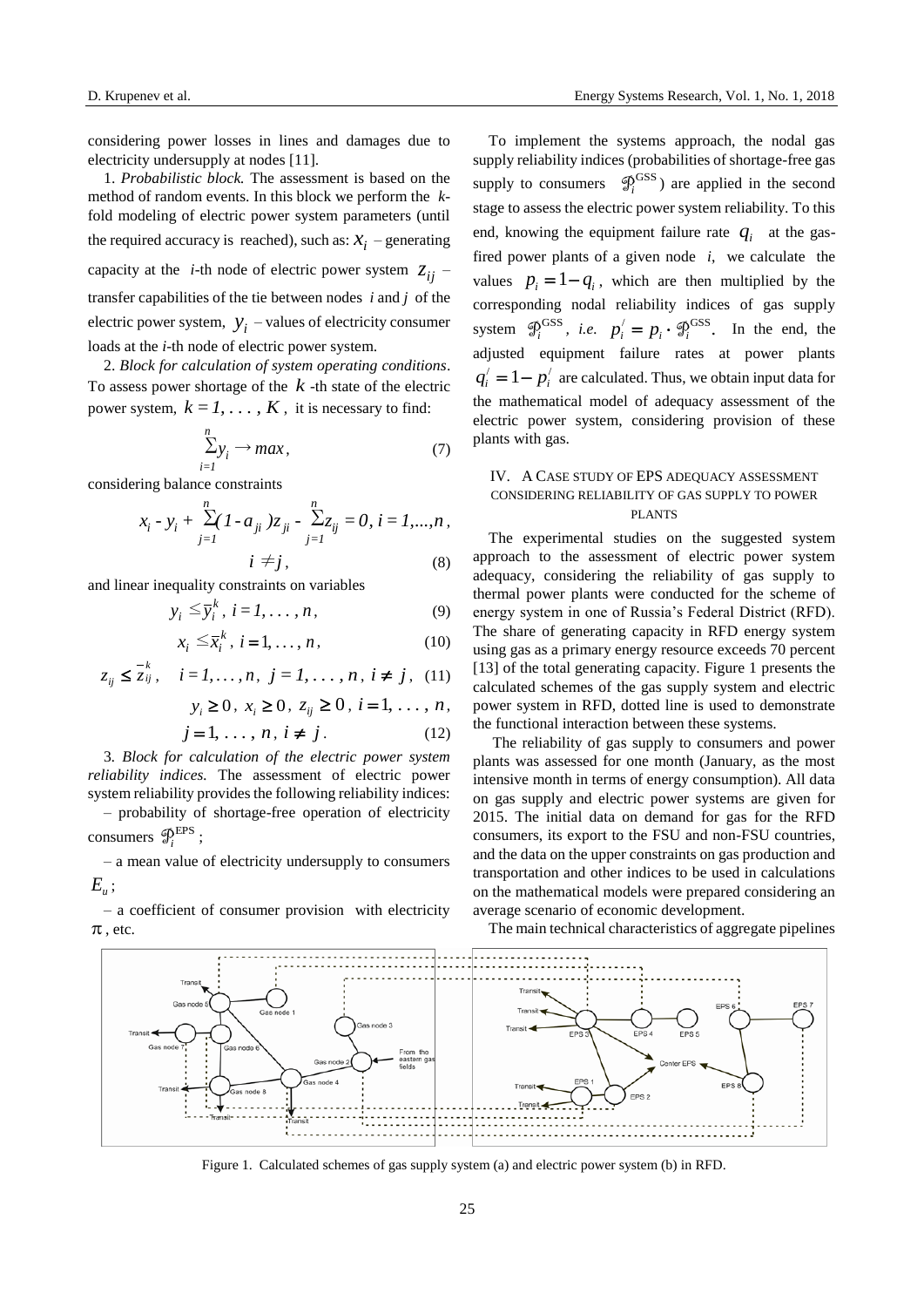| T L - 7 |                   |                                                   |                                     |                                     |
|---------|-------------------|---------------------------------------------------|-------------------------------------|-------------------------------------|
| N       | Name              | Lines:<br>number/<br>diameter,<br>mm <sup>2</sup> | Capacity,<br>billion<br>$m^3$ /year | Length<br>of the<br>pipeline,<br>km |
| 1       | Gas nodes $2 - 4$ | 4/1420                                            | 210                                 | 550                                 |
|         |                   | 2/1220                                            |                                     |                                     |
| 2       | Gas nodes $2-3$   | 1/1420                                            | 30                                  | 508                                 |
| 3       | Gas nodes $4-8$   | 4/1420                                            | 210                                 | 539                                 |
|         |                   | 2/1220                                            |                                     |                                     |
| 4       | Gas nodes $4-5$   | 1/1420                                            | 104                                 | 639                                 |
|         |                   | 2/1220                                            |                                     |                                     |
|         |                   | 1/1020                                            |                                     |                                     |
| 5       | Gas nodes $8-6$   | 2/1220                                            | 22                                  | 180                                 |
|         |                   | 1/1020                                            |                                     |                                     |
| 6       | Gas nodes $6 - 7$ | 1/1020                                            | 9                                   | 259                                 |
| 7       | Gas nodes $6 - 5$ | 1/1020                                            | 13                                  | 304                                 |
|         |                   | 1/720                                             |                                     |                                     |
| 8       | Gas nodes $5 - 1$ | 1/720                                             | 4                                   | 523                                 |
|         |                   |                                                   |                                     |                                     |

Table 1. Technical indices of aggregate pipelines of gas supply system in RFD.

Table 2. Annual gas consumption at nodes in RFD gas supply system.

| N                     | Node name                   | Export and<br>transit,<br>billion<br>$m^3$ /year | Demand.<br>billion<br>$m^3$ /year | Total,<br>billion<br>$m^3$ /year |  |
|-----------------------|-----------------------------|--------------------------------------------------|-----------------------------------|----------------------------------|--|
| 1                     | Gas node 1                  | 0                                                | 0.6                               | 0.6                              |  |
| 2                     | Gas node 2                  | 0                                                | 7.0                               | 7                                |  |
| 3                     | Gas node 3                  | 0                                                | 1.7                               | 1.7                              |  |
| 4                     | Gas node 4                  | 0                                                | 7.3                               | 7.3                              |  |
| 5                     | Gas node 5                  | 50                                               | 19.5                              | 69.5                             |  |
| 6                     | Gas node 6                  | $\Omega$                                         | 3.5                               | 3.5                              |  |
| 7                     | Gas node 7                  | 2.5                                              | 1.4                               | 3.9                              |  |
| 8                     | Gas node 8                  | 45                                               | 4.6                               | 49.6                             |  |
|                       | Total                       | 97.5                                             | 45.9                              | 143.4                            |  |
| Table 3. Gas sources. |                             |                                                  |                                   |                                  |  |
| N                     | Source name                 |                                                  | Flow, billion $m^3$ /year         |                                  |  |
|                       | From the eastern gas fields |                                                  | 132                               |                                  |  |
|                       | The internal gas field      |                                                  | 12                                |                                  |  |

and natural gas consumption by the RFD entities are presented in Tables 1 and 2, respectively.

Natural gas is delivered to the gas supply system in RFD from the sources presented

in Table 3. The Table also shows the amount of gas supplied per year.

The reliability assessment of RFD gas supply system took into account the operation of underground gas storages. The data on the underground storages are presented in Table 4.

The main gas pipeline failure rate indices presented in Table 5 were taken from [14] and averaged by year.

As a result of the reliability assessment of the gas supply system in RFD, we obtained the nodal reliability indices, i.e. the probabilities of shortage-free gas supply to consumers (Table 6). The indices are quite high, and at five nodes out of eight they exceed the value 0.99. The lowest reliability indices are at gas nodes 1, 5, 7. These nodes are

| Table 4. Characteristics of underground gas storages.                    |                                             |  |  |                                      |  |
|--------------------------------------------------------------------------|---------------------------------------------|--|--|--------------------------------------|--|
| N                                                                        | Node name                                   |  |  | Upper constraint,<br>billion m3/year |  |
|                                                                          | The underground gas storages $N_2$ 1        |  |  | 0.25                                 |  |
| $\mathfrak{D}$                                                           | The underground gas storages $N_2$ 2<br>1.1 |  |  |                                      |  |
| Table 5. Failure rate of gas pipelines.                                  |                                             |  |  |                                      |  |
| 1420<br>1220<br>1020<br>720<br>Diameter, mm                              |                                             |  |  |                                      |  |
| Intensity of failures,<br>0.15<br>0.25<br>0.39<br>0.54<br>1/(103km/year) |                                             |  |  |                                      |  |

Table 6. Reliability indices of GSS in RFD.

| N              | Node       | Probability of shortage-free gas<br>supply to consumers |
|----------------|------------|---------------------------------------------------------|
|                | Gas node 1 | 0.935208                                                |
| $\overline{c}$ | Gas node 2 | 0.997083                                                |
| 3              | Gas node 3 | 0.997083                                                |
| 4              | Gas node 4 | 0.994958                                                |
| 5              | Gas node 5 | 0.969208                                                |
| 6              | Gas node 6 | 0.994958                                                |
| 7              | Gas node 7 | 0.977292                                                |
| 8              | Gas node 8 | 0.994958                                                |

Table 7. Characteristics of EPS ties in NWFD.

| N              | Connected<br>nodes | Transfer<br>capability of<br>transmission<br>line in direct<br>and reverse<br>directions, MW | Failure rate,<br>km | Length<br>km |
|----------------|--------------------|----------------------------------------------------------------------------------------------|---------------------|--------------|
| 1              | $EPS 1 - EPS 2$    | 360                                                                                          | 0.00195             | 242          |
| $\overline{c}$ | EPS $2 -$ EPS 3    | 360                                                                                          | 0.00195             | 92           |
| 3              | $EPS 3 - EPS 4$    | 360                                                                                          | 0.00195             | 300          |
|                |                    | 135                                                                                          | 0.00272             | 134          |
| 4              | EPS $4$ – EPS 5    | 360                                                                                          | 0.00195             | 81           |
| 5              | EPS $6 -$ EPS 7    | 135                                                                                          | 0.00272             | 210          |
| 6              | EPS $6 -$ EPS $8$  | 135                                                                                          | 0.00272             | 152          |

the most remote from gas sources and although there are underground gas storages at gas node 5, they make an insignificant impact on the indices.

The key characteristics of the calculated scheme of EPS in RFD are presented in Tables 7 and 8.

The EPS reliability in RFD was assessed in the studies both with and without regard to reliability of gas supply to power plants. The calculation results are demonstrated in Table 9 and Figures 2, 3.

The obtained results (Table 9 and Figures 2–3) demonstrate that on the supposition of absolutely reliable gas supply to power plants, the adequacy indices of electric power system correspond to the regulatory requirement in Russia  $\mathcal{P}^{EPS} = 0.996$  and even exceed this value. EPS 4 is an exception: its calculated reliability index was somewhat lower than the standard value and made up 0.992859.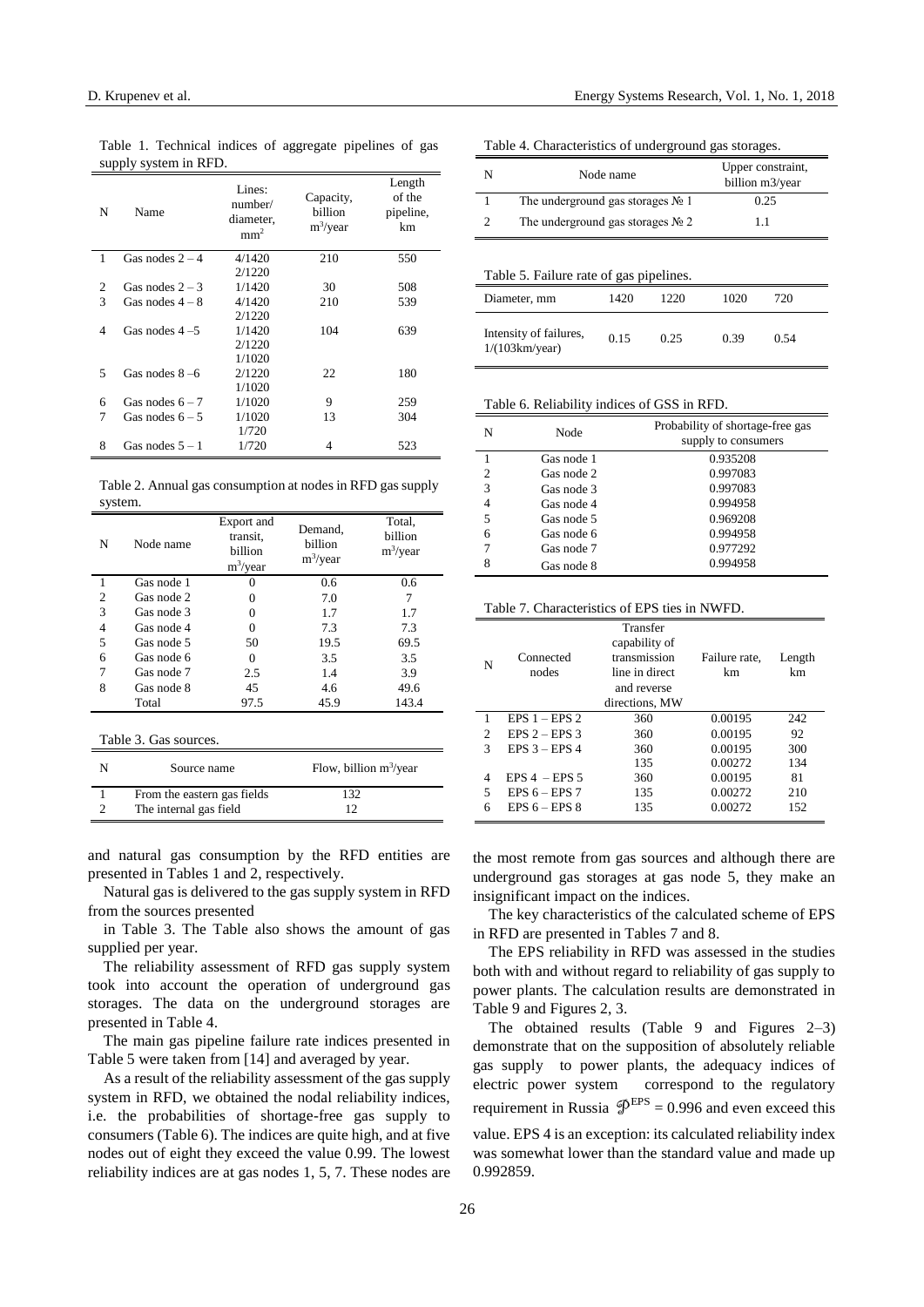Table 8. Characteristics of EPS nodes in RFD.

| N | Node             | Available<br>capacity, MW | Absolute<br>load<br>maximum,<br>MW |
|---|------------------|---------------------------|------------------------------------|
|   | EPS <sub>1</sub> | 434                       | 396                                |
| 2 | EPS <sub>2</sub> | 203                       | 726                                |
| 3 | EPS <sub>3</sub> | 10158                     | 7928                               |
| 4 | EPS <sub>4</sub> | 949                       | 1540                               |
| 5 | EPS <sub>5</sub> | 3678                      | 2628                               |
| 6 | EPS <sub>6</sub> | 1654                      | 1361                               |
| 7 | EPS <sub>7</sub> | 2249                      | 1600                               |
| 8 | EPS 8            | 1339                      | 2552                               |

Table 9. Indices of EPS adequacy in RFD.

| Node             | Indices of EPS<br>adequacy<br>without regard to<br>GSS reliability |         | Indices of EPS<br>adequacy with regard<br>to GSS reliability |       |
|------------------|--------------------------------------------------------------------|---------|--------------------------------------------------------------|-------|
|                  | $\mathcal{P}^{\text{EPS}}_i$                                       | $E_{u}$ | 、EPS                                                         | $E_u$ |
| EPS <sub>1</sub> | 0.998555                                                           | 64.1    | 0.997259                                                     | 123.9 |
| EPS <sub>2</sub> | 0.999944                                                           | 1.3     | 0.999944                                                     | 1.3   |
| EPS <sub>3</sub> | 0.999944                                                           | 10.2    | 0.999944                                                     | 10.2  |
| EPS <sub>4</sub> | 0.992859                                                           | 524,3   | 0.987581                                                     | 672.8 |
| EPS <sub>5</sub> | 0.997770                                                           | 84.4    | 0.997763                                                     | 85.3  |
| EPS <sub>6</sub> | 0.999944                                                           | 2.5     | 0.999944                                                     | 2.5   |
| EPS <sub>7</sub> | 0.998984                                                           | 57.8    | 0.998982                                                     | 62.5  |
| EPS 8            | 0.999999                                                           | 0       | 0.999999                                                     | 0     |



Figure 2. Probability of failure-free operation.





Given reliability of gas supply to power plants, though the gas–based generation share in RFD exceeds 70 percent, the reliability indices of electricity supply in EPS of RFD changed negligibly. This fact confirms that the EPS existing in RFD is highly balanced and characterized by the essential provision with gas. The high adequacy is also determined by the maneuvering potential, mutual assistance of EPSs included in RFD for reliable electricity supply to consumers. On the other hand, the GSS unreliability increases electricity undersupply almost by 30 percent (see Table 9: 958.5 MWh/744.6 MWh = 1.29), and in some power systems, such as EPS 4 and EPS 8, the influence of GSS reliability on EPS reliability is rather evident, which proves the urgency of reliability studies on joint operation of GSS and EPS when solving the problems of design and expansion of the considered systems.

# V. CONCLUSION

1. The paper proves the need for the consistent reliability analysis of gas supply and electric power systems.

2. The systems methodological approach to the joint analysis of random events and processes in gas supply and electric power systems is described. The models applied to the proposed approach are briefly characterized.

3. The reliability analysis of gas supply system and the electric power system in a Russia's Federal District is performed within the systems approach with and without regard to reliability of gas supply to power plants.

#### ACKNOWLEDGMENT

This work was carried out within the framework of the scientific project III.17.5.3 of the fundamental research program of the SB RAS, reg. No. АААА-А17- 117030310450-3.

#### **REFERENCES**

- [1] *World energy outlook.* International Energy Agency, 2015.
- [2] *Energy strategy of Russia until 2030.* Decree № 1715 of RF Government, 2009. (in Russian)
- [3] V. Bushuev, V. Kalamanov, *World energy–2050 (White paper).* Energia, Moscow, 2011. (in Russian)
- [4] S. Pikin, A. Shkolnikov, "Emergency in Perm: impact on the market", Gosgortehnadzor of RF. Available: [http://www.gosnadzor.ru](http://www.gosnadzor.ru/) Accessed: 26 March 2017. (in Russian)
- [5] P.A. Fedora, "Reliability review of North American gas/electric system interdependency", *in Proc. 37th An-nu. Hawaii Int. Conf. System Sciences*, 2004.
- [6] C. Correa-Posada, C. Sanchez-Martin, "Securityconstrained optimal power and natural-gas flow", *IEEE Transactions on Power Systems,* Vol. 29, No. 4, 2014, DOI: 10.1109/TPWRS.2014.2299714.
- [7] C. Sahin, Z. Li, M. Shahidehpour, I. Erkmen, "Impact of natural gas system on risk-constrained midterm hydrothermal scheduling", *IEEE Trans. Power Syst.,* Vol. 26, No. 2, pp. 520–531, 2011, DOI: 10.1109/TPWRS.2010.2052838.
- [8] C. Correa-Posada, P. Sanchez-Martin, "Stochastic contingency analysis for the unit commitment with natural gas constraints", *in Proc. IEEE PowerTech*,